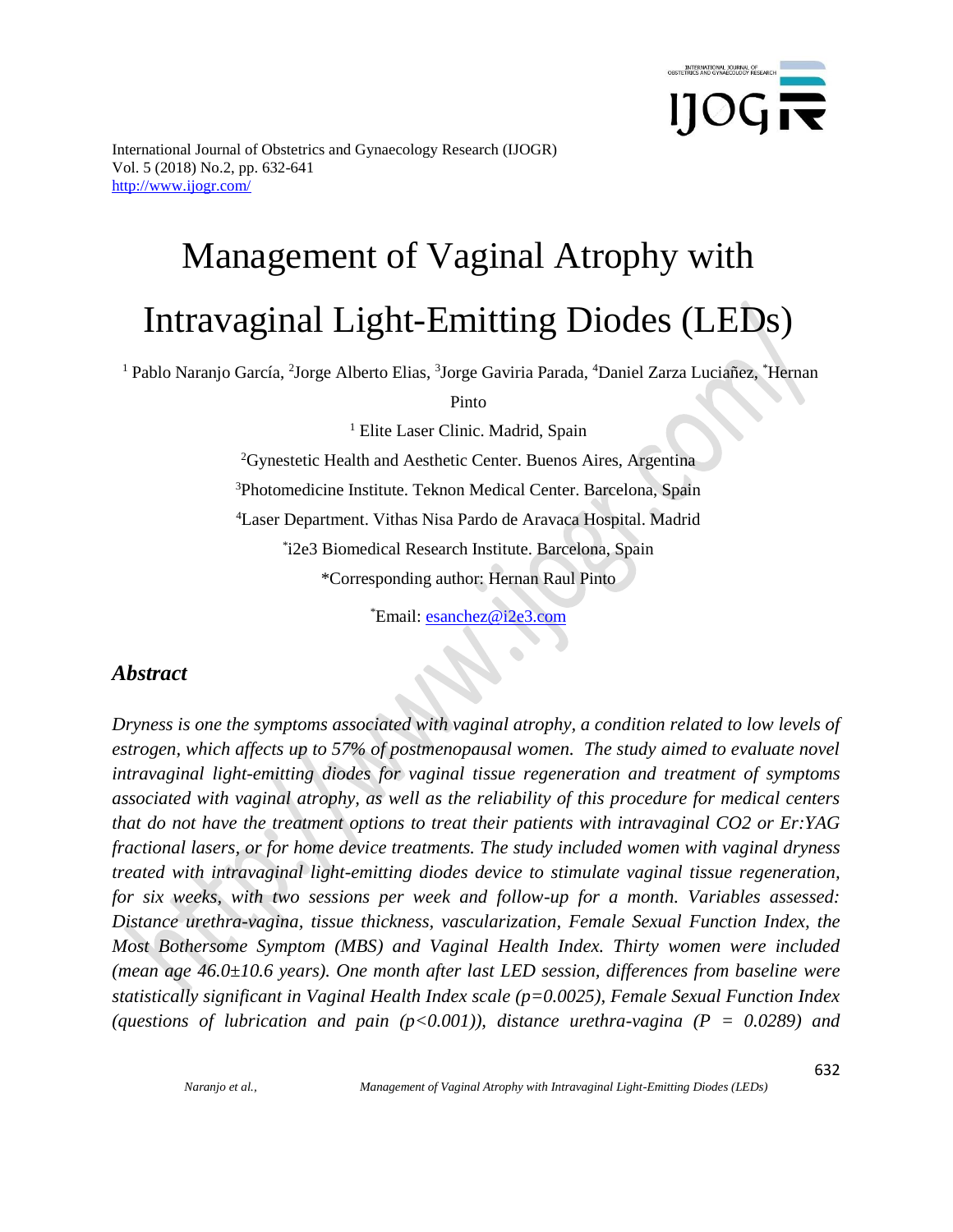

*vascularization (P = 0.0159). Intravaginal light-emitting diodes appear to be a feasible, safe and effective procedure that induces a significant improvement of vaginal atrophy symptoms.*

## *Keywords*

*Genitourinary syndrome of menopause; vaginal atrophy; vaginal regeneration; low-power light therapy; light-emitting diodes phototherapy*

# **I. Introduction**

The introduction of new medical devices, offers the possibility to improve treatments, obtaining better results and offering greater satisfaction to patients. This would be the case of intravaginal light-emitting diodes (LEDs) devices adapted to the vaginal atrophy treatment.

Vaginal Atrophy (VA) is a common condition that is particularly prevalent during menopause that affects approximately 15% of premenopausal women and up to 57% of postmenopausal women. One of the most frequent symptoms is vaginal dryness, which can affect the quality of life of patients and their sexual relationships [1]. Other symptoms are burning, irritation, lack of lubrication, discomfort or pain, and dysuria. Symptomatology of VA may vary from bothersome to debilitating symptoms, thus it makes treatment essential. Choice of therapy will depend on the severity of symptoms, the effectiveness, and safety of therapy, taking into account patient´s preference.

Some studies have reported the use of LED phototherapy for the rejuvenation of chronological and photodamaged skin,[2] and reducing pain, including postoperative pain, postoperative edema and inflammation [3].We carried out a study for the VA treatment with a group that received an intravaginal LED session after the laser procedure, to diminish the laser side effects, and another group with laser alone; immediately after treatment, differences in edema and inflammation were statistically significant when both groups were compared [4].

This study aimed to evaluate the effect of intravaginal LEDs devices with different wavelengths for VA management. The hypothesis was that this treatment could be a safe and reliable option for those medical centers that do not have the possibility to treat their patients with intravaginal CO2 or Er:YAG fractional lasers or for home device treatments.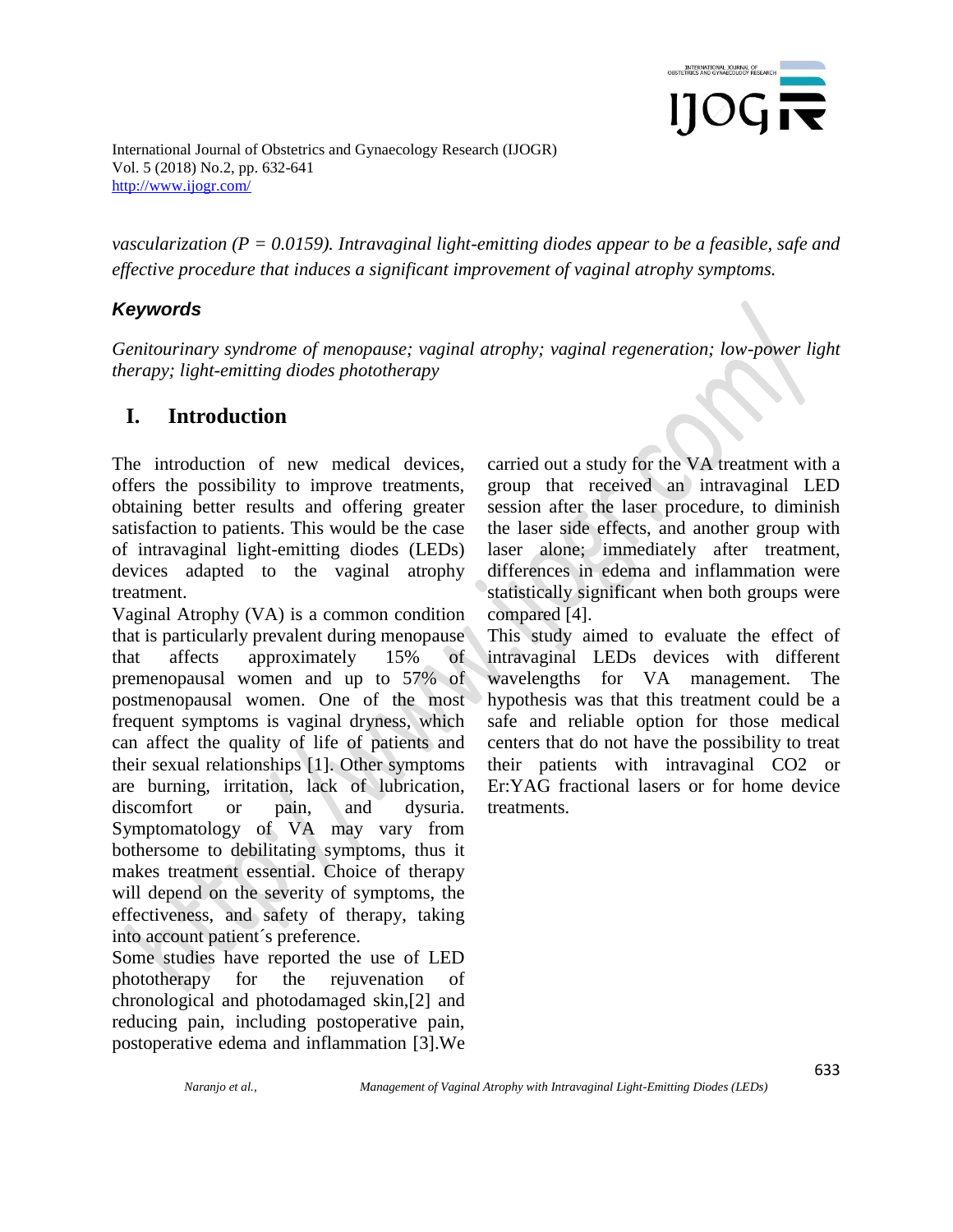

# **II. Material and Methods**

 This was a prospective, multi-center and single arm study that was conducted at Elite Laser Clinic (Madrid, Spain), Gynestetic Health and Aesthetic Center (Buenos Aires, Argentina), Photomedicine Institute at Teknon Medical Center (Barcelona, Spain), and Laser Department at Vithas Nisa Pardo de Aravaca Hospital (Madrid, Spain). Study participants included women (n=30) with symptoms of dryness related to VA, with or without menopause, able to understand the study related information and agreed to participate in the study. Key exclusion criteria included previous hormonal or other treatments for VA. During six weeks, all patients underwent a total of twelve sessions with novel intravaginal LEDs, two sessions per week.

The study was conducted in accordance with the principles set forth in the current revised version of the Declaration of Helsinki, with the Good Clinical Practice (GCP) and in compliance with all applicable laws and regulatory requirements relevant to the use of devices in Spain and Argentina. Individual subject records were maintained in the investigator's Sources Documents. The CRF did not include any personal data.

#### *Study protocol*

Consecutive patients were invited to participate in the study. After agreeing and once the need for treatment was confirmed, patients underwent twelve sessions with the Intravaginal LEDs model Floreo® (Qlarité SAS. Paris, France), two sessions per week, for total six weeks of treatment. (Figure 1)

#### *Treatment procedures*

Intravaginal Floreo® LEDs protocol: 3 min with blue LED (415 nm), 3 min with red LED (660 nm) and 3 min with infrared LED (850 nm).

#### *Data assessments*

Variables analyzed: age, maternity (births, abortions, maximum fetal weight), body mass index (BMI), vaginal tissue vascularization, symptoms (dyspareunia dryness and stinging), vaginal tissue characteristics (pH and humidity), score of pain, score of lubrication, vaginal epithelium wall thickness: epithelium distance at AA(point located 3 cm proximal to external urethral meatus on anterior vaginal wall, corresponds to urethrovesical crease), epithelium distance at AP (point located in the midline of the posterior vaginal wall 3cm proximal to the hymen)and distance between urethra to vagina.

Symptoms were assessed with the most bothersome symptom (MBS) tissue characteristics with the Vaginal Health Index Scale (VHIS), the score of pain and lubrication with the Female Sexual Function Index (FSFI), a brief of 19-item self-report measure of female sexual function that provides scores on six domains of sexual function as well as a total score. The thickness and tissue vascularization were assessed with a Mindray echography model M5 with two Probes. The Linear Probe 10-12MHz was used for the front of the vagina-urethra and the other distances were measured with a Convex Probe 3.5-5 MHz. The tissue vascularization evaluation was carried out with a Power Doppler duplex.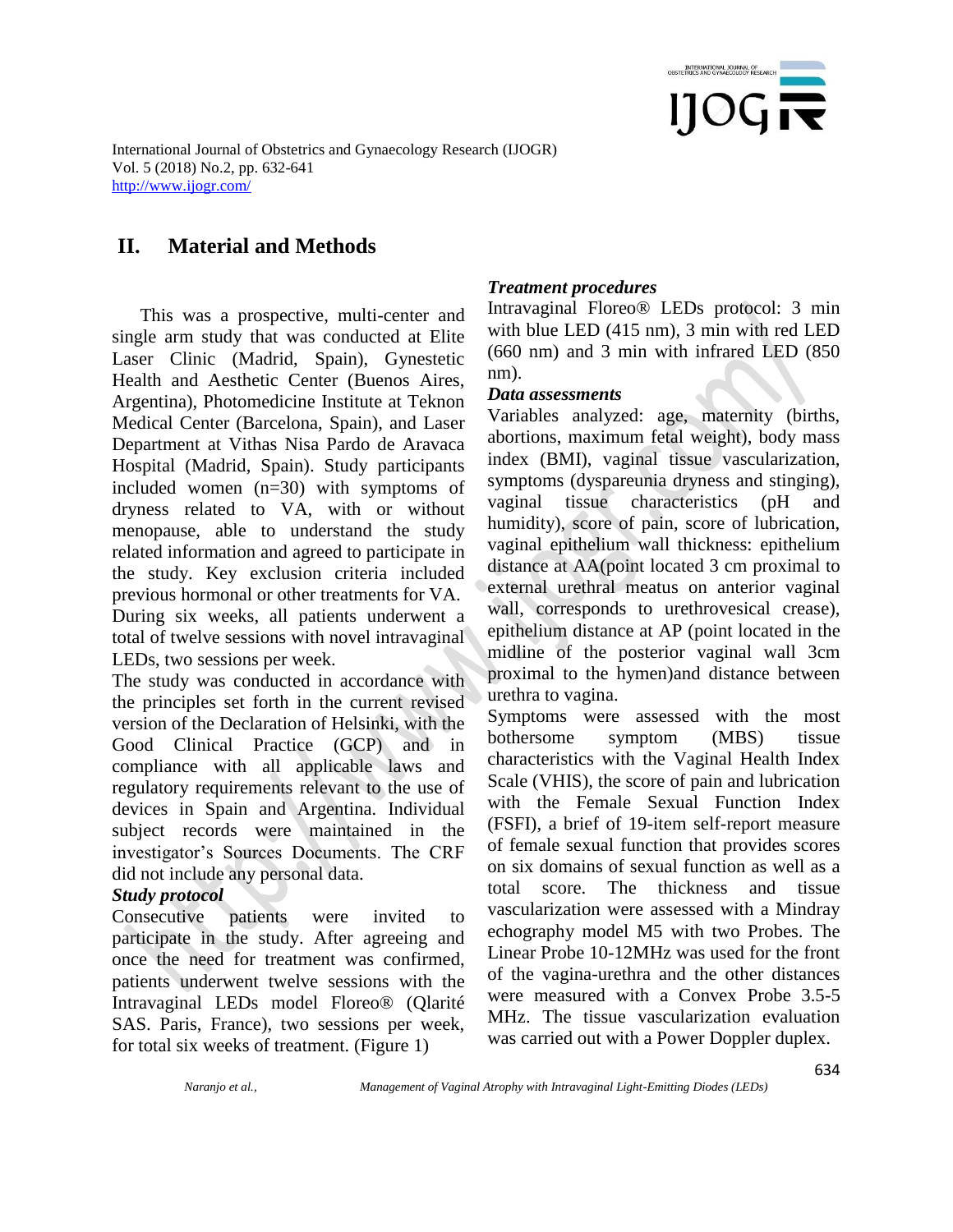

#### Study procedures

Basal assessments: Before treatment the variables evaluated were MBS, VHIS, FSFI, a transvaginal echograpy to measure the distance from urethra to vagina, and the thickness AA and AP, and intravaginal Power Doppler to evaluate the tissue vascularization. Post treatment (immediately after the last treatment): all patients underwent a transvaginal echography to evaluate the tissue thickness AA and AP, and a Power Doppler to assess the tissue neovascularization. One month post twelve LEDs sessions: the investigators carried out the same basal tests. Adverse events were assessed at all visits.

Statistical analysis included appropriate measures for statistical significance (Student's paired two-sample t test) using the standard cutoff for significance of P<0.05via Microsoft Excel.



Figure 1: Floreo® LED device (Qlarité SAS. Paris, France) A: Floreo® red LED device. B: Floreo® LEDs platform with 3 devices: blue, red and infrared. C: Floreo® LED protector.

*Naranjo et al., Management of Vaginal Atrophy with Intravaginal Light-Emitting Diodes (LEDs)*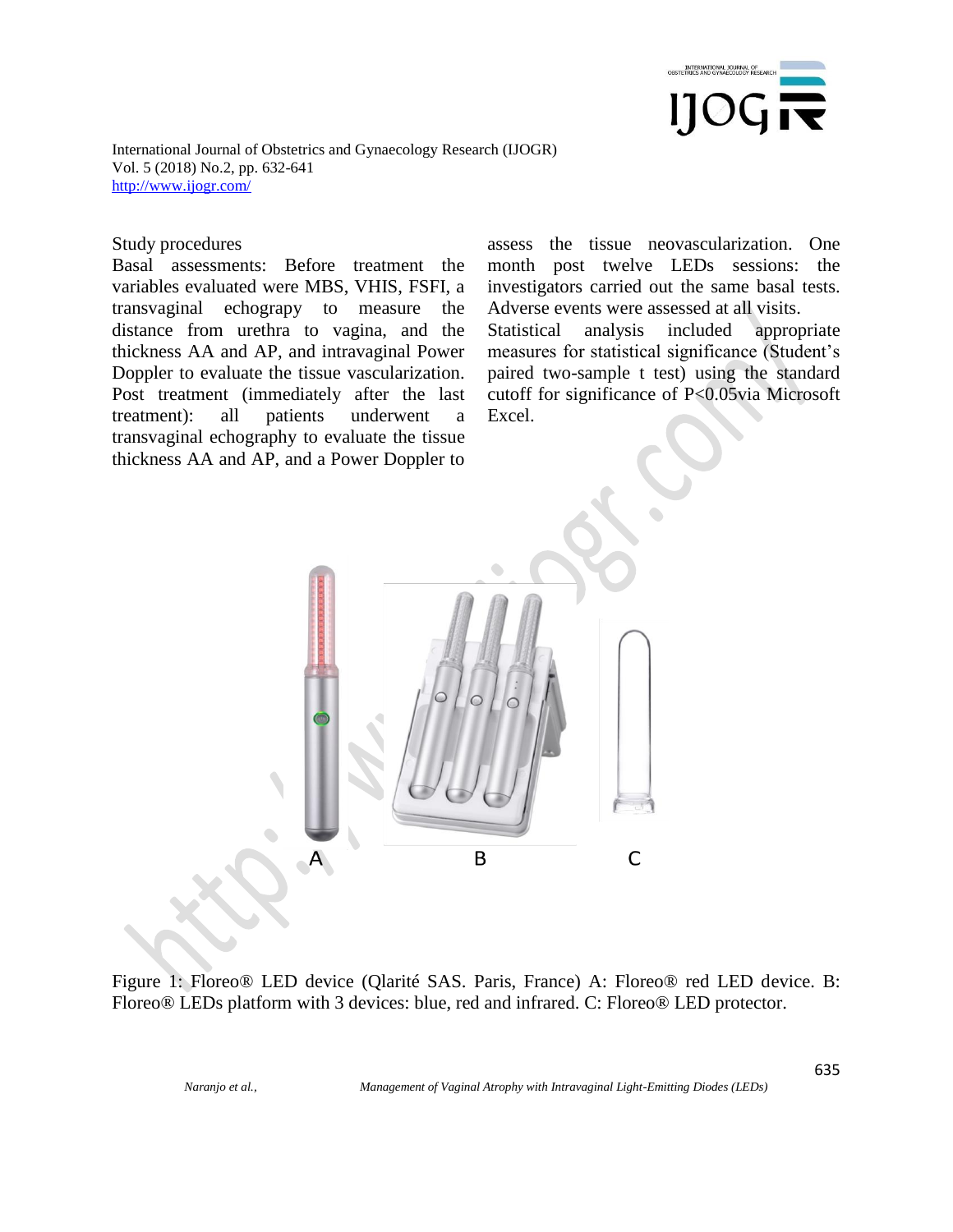

# **III. RESULTS**

The study included 30 women with mean results of age  $46.0 \pm 10.6$  years. All patients were treated with twelve sessions of Intravaginal Floreo® LEDs. Patients were assessed at baseline and one month after treatment (12 LEDs sessions).

#### *Qualitative of VHIS assessments*

At baseline, the Vaginal Health Index Scale (VHIS) in the study population had a mean value of  $18.00 \pm 3.54$  (range 11-23). One month after treatment; the mean value was 21.43±2.87 (range 15-25). Improvement was statistically significant ( $P = 0.0001$ ).

Anatomical measures

Baseline assessments: Mean value of distance urethra-vagina was 49.10±10.10mm, vascularization 3.10±0.92microvessels per mm2, thickness AA 27.17±13.73mm and thickness AP 27.17±12.82mm.

#### *a) Post treatment assessments*

Distance urethra to vagina: Immediately after treatment, mean value of distance urethravagina was 57.53±10.45mm and the differences with basal mean value were statistically significant (P=0.0024).

Vascularization: Mean value was 3.33±0.92microvessels per mm2, and the differences with basal mean value were not statistically significant  $(P=0.3369)$ .

Thickness AA: Mean value of tissue thickness AA was 29.47±13.97mm, and the differences with basal mean value were not statistically significant ( $P = 0.5227$ ).

Thickness AP: Mean value of tissue thickness AP was 29.30±12.95mm, and the differences with basal mean value was not statistically significant ( $P = 0.5245$ ).

#### *b) At one month post treatment*

Distance urethra to vagina: At one month after 12 LED sessions, mean value of distance urethra-vagina was 54.93±10.05mm and the differences with basal mean value were statistically significant  $(P = 0.0289)$ .

Vascularization: Mean value was 3.70±0.95microvessels per mm2, and the differences with basal mean value were statistically significant ( $P = 0.0159$ ).

Thickness AA: Mean value of tissue thickness AA was 32.20±13.25mm, and the differences with basal mean value was not statistically significant ( $P = 0.1542$ ).

Thickness AP: Mean value of tissue thickness AP was 32.83±12.71mm, and the differences with basal mean value was not statistically significant ( $P = 0.0913$ ).

Subjective assessments

At baseline, the Female Sexual Function Index (FSFI) mean value was 52.10±21.99 (range 20-89) and at one month post-treatment  $57.57\pm24.59$  (range 2-95), differences were not significant ( $p=0.3675$ ). Analyzing the differences by type of question, we found that the patients improved their vaginal and sexual symptoms, answers related to lubrication (questions 7 to 10) and pain (questions 17-19), the improvement remained statistically significant ( $p < 0.001$ ).

At baseline, the most bothersome symptoms reported by patients at moderate level were: Dryness 33%, stinging 53%, pain 17%, dyspareunia 27%; dysuria and postcoital bleeding were 0%. Severe symptoms: Stinging 10%, pain 53%, dysuria 13%, dyspareunia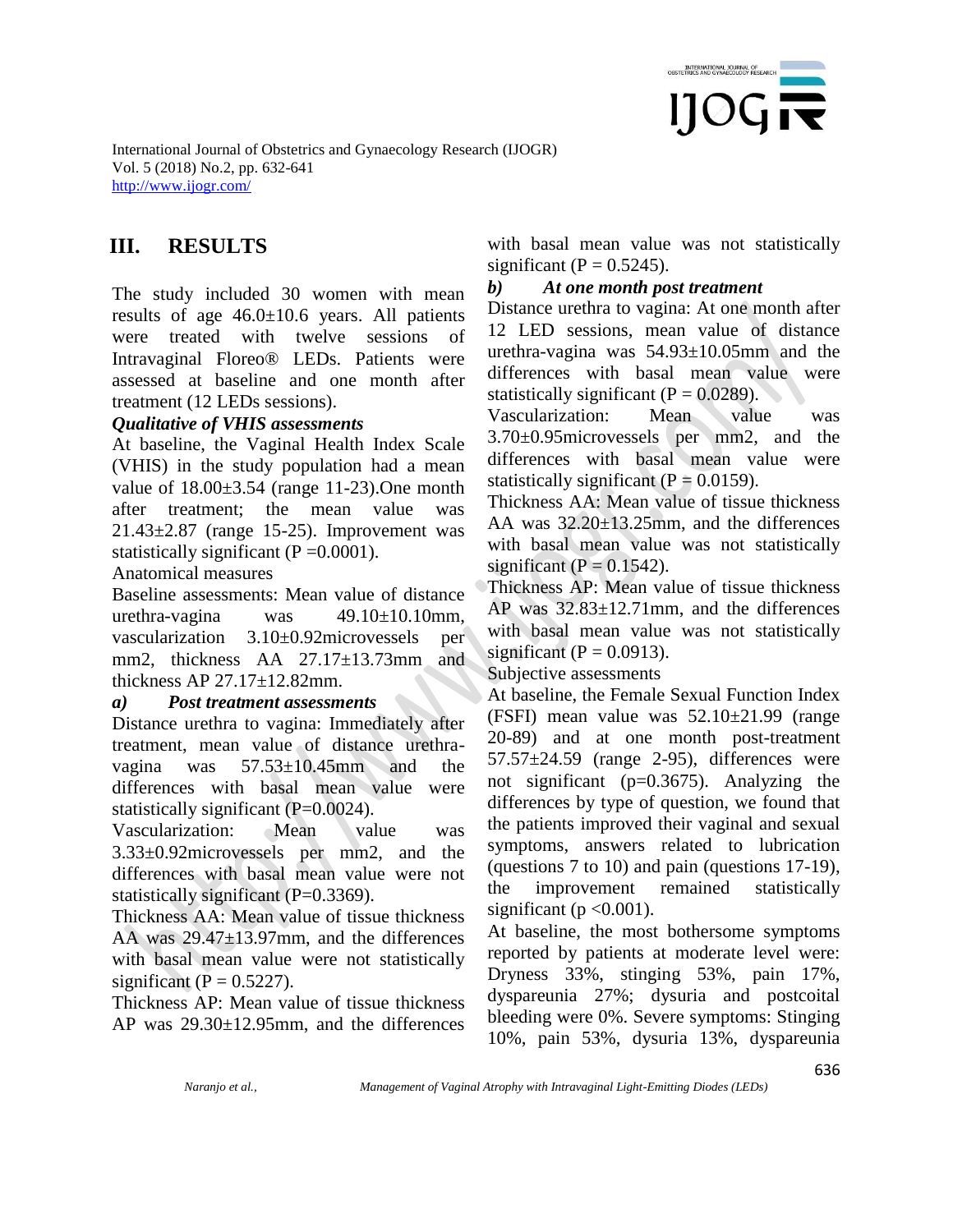

20%; dryness and post coital bleeding were 0%. At one month after treatment, the MBS reported at moderate level were: Dyspareunia 10% and other symptoms were 0%. Severe symptoms: Dyspareunia 3% and other symptoms were of 0%.

The average of the improvement reported by patients was  $6.47 \pm 2.16$ .

The percentages of increase of all anatomical measures, (Figure 2) and FSFI and VHIS,(Figure 3) were calculated, immediately after LED session and one month post treatment.



**Figure 2:** Percentage of increase (**%∆**) of the anatomical measures after one month of treatment. Tx: treatment.

637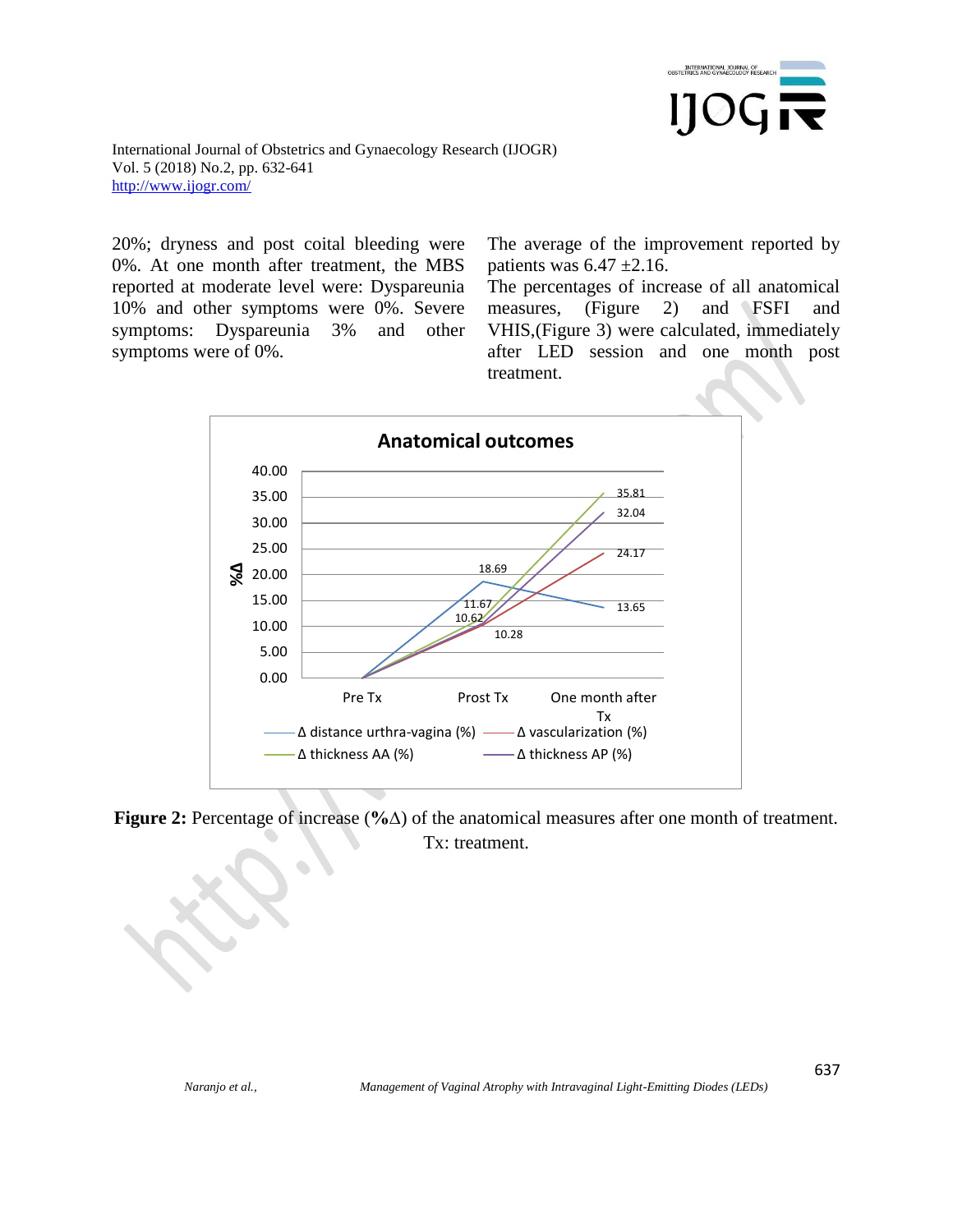



**Figure 3:** Percentage of increase (**%∆**) of VHIS and FSFI results after one month of treatment. VHIS: Vaginal Health Index Scale; FSFI: Female Sexual Function Index; Tx: treatment.

### *Safety findings*

The treatments did not require analgesia/ anesthesia. There were no treatment complications and adverse effects. Patients did not refer pain with LED treatment.

638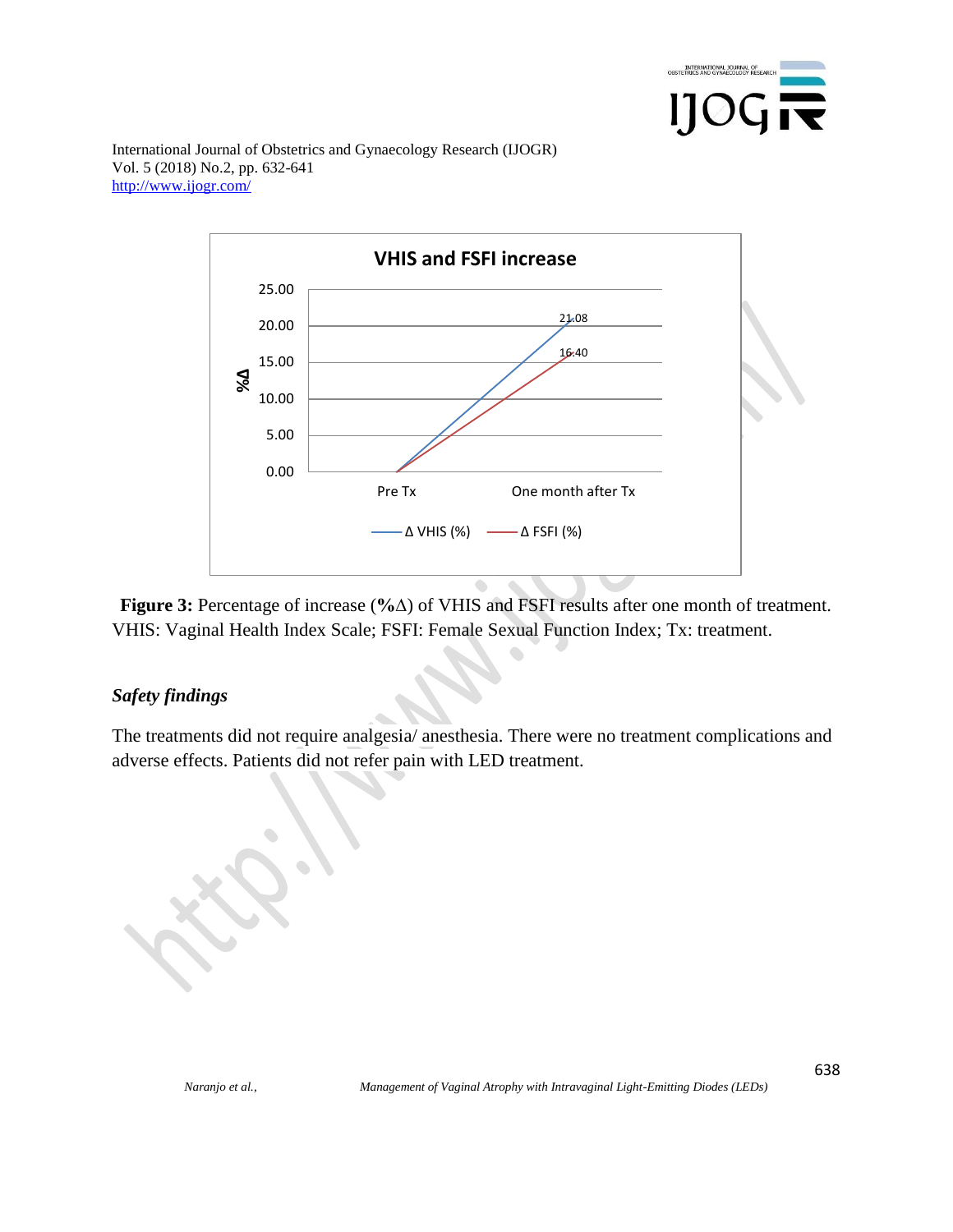

# **IV. DISCUSSION**

In this study LEDs treatment was associated with the improvement of vaginal health and amelioration of symptoms of VA, resulting in an improvement of vaginal epithelium thickness and vaginal tissue vascularization. Patients improved their vaginal and sexual symptoms, reporting a decrease in the severity of symptoms. Improvement was maintained at the 4-week follow-up.

Immediately after treatment, the anatomical assessments did not show signs of edema or inflammation, and at one month after last LEDs session, all patients had an improvement of their symptoms and the quality of vaginal tissue. Vaginal Health Index scale improved, and the differences with the baseline were statistically significant (p=0.0001), as well as the questions of the Female Sexual Function Index related to lubrication and pain  $(p<0.001$ both). The anatomical assessments showed an increase statistically significant of the distance urethra-vagina and vascularization (P=0.0289 and  $P = 0.0159$  respectively) and no statistically significant of tissue thickness AA and  $AP$   $(P= 0.1542$  and  $P=0.0913$ respectively), but the tissue had an increase of thickness from baseline of 35.81% and 32.04% respectively.

In this study, we also include several validated scores such as the scale for the assessment of the most bothersome symptom (MBS), the Vaginal Health Index Scale (VHIS) and the Female Sexual Function Index. The MBS was included in the study, because it is useful to know what women perceive the symptoms of of their vaginal atrophy condition. The identification of the MBS may help in simplifying, individualizing the decision to treat, and thus improving the management of VA [5]. FSFI scores may provide greater ability to assess treatment specificity; one potential weakness is that FSFI is appropriately used only for subjects who have had some level of sexual activity during the measurement period [6].

Taking into account that this procedure do not create ablation, edema or inflammation, compared with intravaginal CO2 or Er:YAG fractional lasers, our results support the rationale behind LEDs, based on by its reported efficacy at a cellular and subcellular level, particularly for the 660 nm and 850nm wavelengths. As some studies on skin rejuvenation have reported that LED phototherapy may improve blood flow, neovascularization, promote collagenesis, and reduce pain, as well as inflammation,[7]our study showed the same benefits for VA management.

Echography and Power Doppler were used to assess the thickness of the epithelium and to evaluate the change of vascularization after the procedure on the treated structures; only the resonance is better that the ultrasound as a diagnostic test, but we decided not to use it in this study as this is a procedure not free of risks of ionizing radiation.

We have not found published studies using LEDs for vaginal atrophy that may be used to compare our results; thus would be needed more research in this line. In the literature there are some studies that have been conducted with LED devices for skin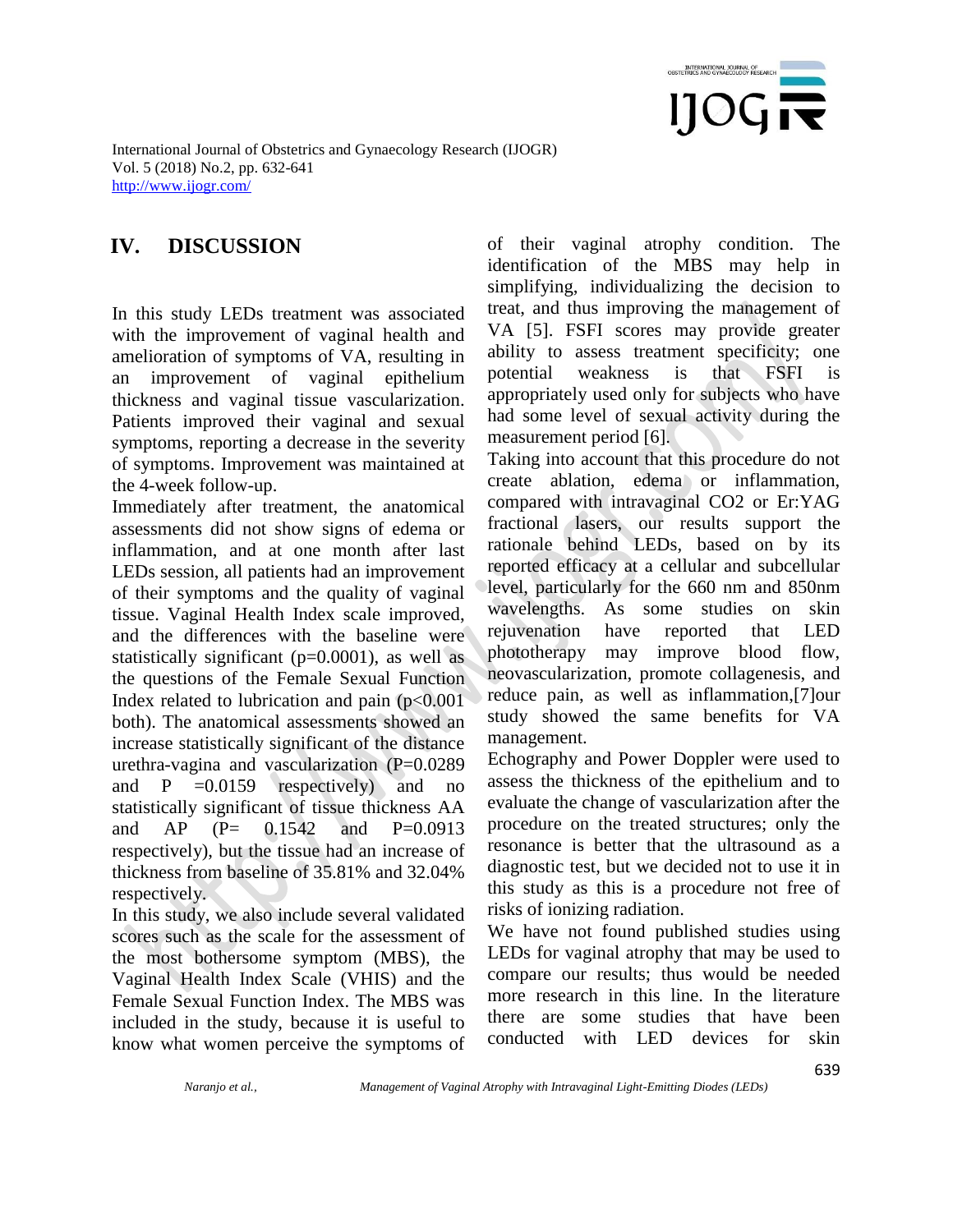

rejuvenation. Weiss et al., conducted a one study using a 590-nm LED array, patients improved facial texture and results were confirmed by digital microscopy [8]. Goldberg et al., using red and infrared wavelengths, showed that these LEDs may be effective for improvement in skin texture.[2] Other studies have included the use of LED combined with laser procedure for the treatment of vaginal atrophy, for reducing the laser side effects such as pain and edema, with statistically significant differences when compared with laser results [4]. De la Torre et al., used the LED alone in a study for women with stress urinary incontinence (SUI) and their results confirmed a treatment success of 84% [9]. Limitations of this study include the relatively small number of participants enrolled, lack of a control arm, the short follow-up and the lack of similar studies to compare. Nevertheless, findings of improvement of VA symptoms were highly significant.

#### **V. CONCLUSION**

This protocol appears to be safe and effective for VA treatment. The use of LEDs could be a reliable option for medical centers that do not have the treatment options for their patients with intravaginal CO2 or Er:YAG fractional lasers or other energy based devices and also it isan applicationwith technology for home use. However, further studies with more samples, longer follow-up period, control arm and LEDs treatment alone, should be carried out.

#### **AUTHOR DISCLOSURE STATEMENT**

The authors declare that there is no conflict of interests regarding the publication of this paper.

#### **ACKNOWLEDGMENTS**

The authors want to thank all their collaborators and specially the i2e3 Biomedical Research Institute medical writer team.

## **VI. References**

 $\bullet$ 

- [1].Edwards D, Panay N. Treating vulvovaginal atrophy/genitourinary syndrome of menopause: how  $\bullet$ important is vaginal lubricant and moisturizer composition? Climacteric. 2016 Apr;19(2):151–61.
- [2].Goldberg DJ, Amin S, Russell BA, Phelps R, Kellett N, Reilly LA. Combined 633-nm and 830-nm led treatment of photoaging skin. J Drugs Dermatol. 2006 Sep;5(8):748–53.
- [3].Kim W-S, Calderhead RG. Is lightemitting diode phototherapy (LED-LLLT) really effective? Laser Ther. 2011;20(3):205–15.
- [4].Naranjo P, Elias JA, Gaviria-Parada J, Zarza-Lucianez D, Pinto HR. Anatomical outcomes of therapy withs LEDs in combination with intravaginal CO2 vs Er\_YAG fractional lasers to treat vaginal atrophy. Int J Surg Sci. 2018;2(1):05–9.